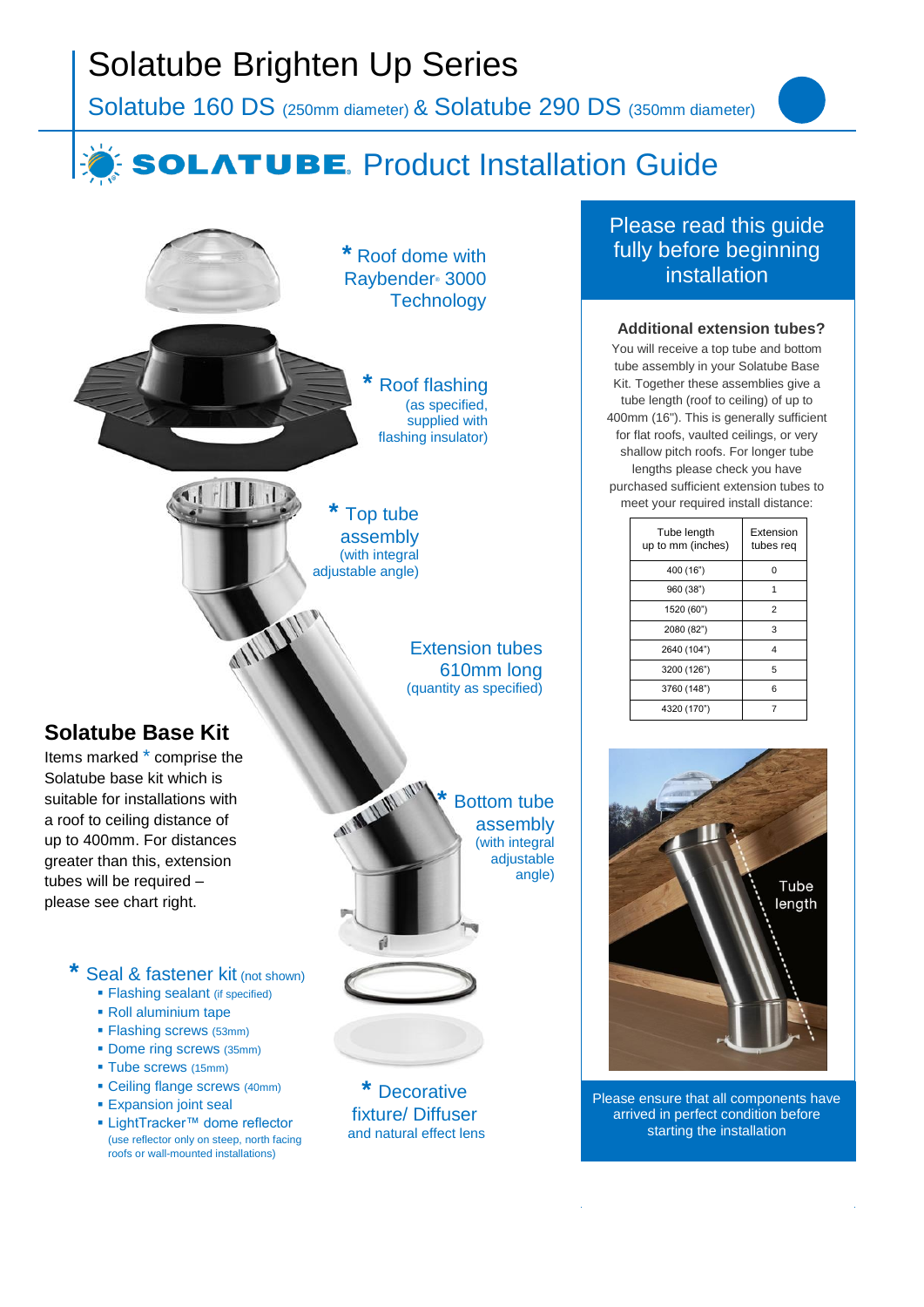## **Warning**

Do not proceed with the installation until you have read and understood the entire installation guidelines, including the points below. If you have any questions or require clarification of any installation procedures, please contact your Solatube supplier.

Solatube (or seller) assumes no responsibility or obligation whatsoever for the failure of an architect, contractor, installer or building owner to comply with all applicable laws, ordinances, building codes, energy codes, fire and safety codes and requirements, and adequate safety precautions. Installation of this product should be attempted only by individuals skilled in the use of the tools and equipment necessary for installation. The supplier accepts no responsibility for incorrectly installed or non-appropriate applications. Protect yourself and all persons and property during installation. If you have any doubt concerning your competence or expertise, consult a qualified expert before proceeding. In addition, please check the Health & Safety Executive website for advice on safe working at height *http://www.hse.gov.uk*. Installation is at your own risk.

Solatube product installations may be dangerous owing to the locations of the work to be undertaken. The hazardous conditions include, but are not limited to, the following:

- During installation, the Solatube reflective tubes may focus sunlight potentially causing concentrated light and heat. Keep the protective film on the reflective tubing prior to installation and the tubing away from potentially flammable material.
- Sheet metal edges may be sharp. Use protective gloves to avoid lacerations.
- Installation may require climbing and working at dangerous heights, including on ladders, scaffolding, roofs and in attic spaces. Use extreme caution to minimize risk of accidental injury and property damage including, but not limited to, the points below:
	- o Do not work alone we recommend a team of at least two people
	- o Clear the area below your workspace of all people, animals and other items.
	- o Avoid working on surfaces that are slippery or wet and use footwear with excellent traction.
	- o Use only strong, well-supported and appropriate ladders.
	- o Work only in calm, dry weather.
	- o When in the attic, ensure that your weight is supported at all times with structurally sound framing; dry wall material is not designed to carry a person's weight.
	- o Reduce the risk of fire, electric shock, and personal injury by following basic safety precautions when using electric tools; always wear safety goggles or other suitable eye protection and ensure work area is clear of all electrical wires, gas pipes, water pipes and other obstacles.
	- o When working in the attic or other dusty areas, use of a mask or respirator is recommended to avoid lung irritation. Attic spaces may be dark, confined, and subject to extreme temperatures. Beware of sharp protruding objects. Do not attempt installation without having someone within range of your voice or close enough to come to your aid if necessary.
	- o Only suitably qualified persons should undertake any electrical wiring.

## **Installation tips & safety advice**

This guide offers a step-by-step guide for the installation of a Solatube 160DS and 290DS.

In general, a Solatube 160DS can provide enough daylight to illuminate a dark area of up to 10 sqm. A Solatube 290DS can provide enough daylight to illuminate a dark area of up to 18 sq m. Both examples are based on a 2.44 m ceiling height with a 1.83 m tube length. For larger areas, you may need to install more than one Solatube. This information is for guidance purposes only.

Allow at least 4 hours for the installation, particularly if this is your first installation.

During the day, turn off all the lights in the room to see how much natural light comes in through the windows (if any). You should then be able to determine the best position for the Solatube diffuser.

Avoid roof dome locations shaded by trees, ridges and chimneys, or near water channels or valleys.

Avoid attic areas with obstructions such as gas, water or drain pipes, air ducts, flues or furnaces, fixed storage tanks.

Measure the distance between the roof and the ceiling to ensure you have ordered sufficient reflective tubing to cover the distance.

All reflective extension tube joints should overlap a minimum of 50mm and be fixed together using the aluminium tape (and self-tapping screws if required).

All adhesives, seals and tapes should be applied to a dry and dust-free surface. The ideal working temperature is approximately 22°C. **Ensure all joints (including seams) are taped sufficiently and all edges well rubbed in (tip: use the tape backing paper) to prevent the adhesive drying out.**

Ensure your roof is in an appropriate condition to support the work necessary for a Solatube installation without damaging its waterproofing properties.

Solatube will generally perform best if the roof dome is located on the south, east or west elevation. If the roof dome is to be positioned on a north facing elevation, positioning the roof dome as high as possible on the roof will enhance performance.

You may choose to support any extension tubes with a wire or similar retainer fixed to the rafters if the extension tubes are at a significant angle away from the vertical.

When the Solatube is initially installed, it is not uncommon for it to condensate lightly on the inside of the dome for the first few weeks until humid air inside the tube dissipates; the dome is designed to collect any internal condensation and direct it to the outside of the flashing. The flashing insulator provided is essential to reduce the possibility of condensation, but in particularly cold climates, it is also advisable to tape a jacket of insulating material (optional extra) around the outside of the extension tubes and up into the void between the top tube assembly and roof flashing; this is to prevent the possibility of condensation build-up on the exterior of the components within the roof void.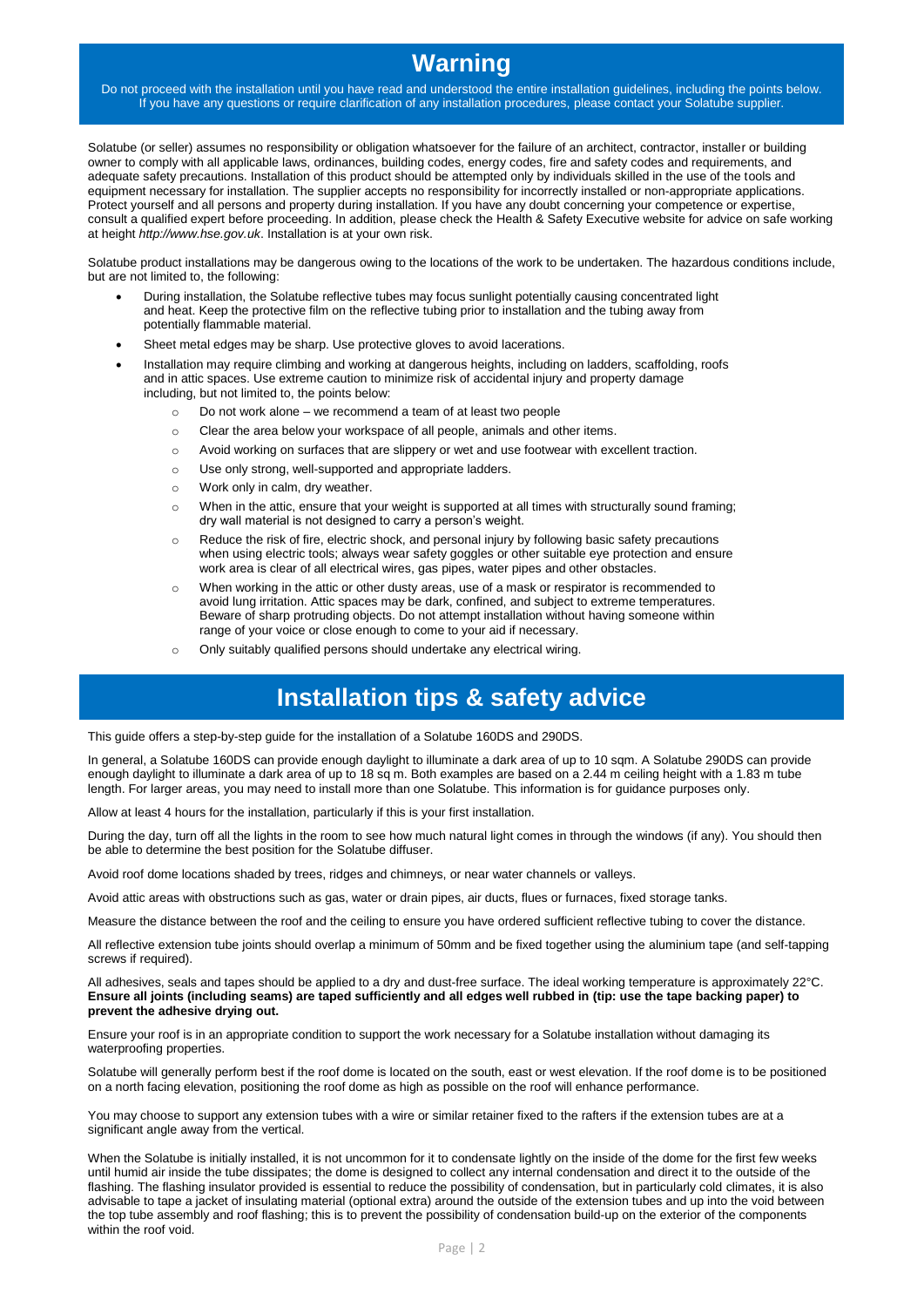#### **Step 1 Selecting the location for the ceiling diffuser …**

Decide on the preferred location for your ceiling diffuser. Locate this point in the roof void – it may help if you measure the distance from your loft hatch to the desired location first or use other clues such as spot lights, light fittings or flues to confirm the location.

Find a clear space between joists as close to the desired location as possible and unobstructed by pipes, cables or other obstacles. Draw a 275mm circle for the 160DS or a 375mm circle for the 290DS on the upper side of the plasterboard ceiling. Do not cut the ceiling hole until you are sure that the roof flashing will also fit in the desired location and that the top and bottom tube assemblies will align.

#### **… and the roof flashing**

The roof flashing can be positioned either vertically above the diffuser location or up to an angle of 30° from vertical in any direction from the diffuser position by rotating the two angle adaptors supplied **(diagram A)**. The diagram shows two possible positions for the roof flashing relative to the position of the top and bottom tube assemblies. Note: 0-90° angle adaptors are available if a greater degree of variation is required.

**Ensure that the route between the roof flashing and the ceiling diffuser is clear and unobstructed.** 

#### **Step 2 Mark the roof flashing and diffuser position**

Cut a small hole in the roof felt and identify the roof position (tile) from inside using a long nail or wire probe so you can locate it again later from the roof side

Once you are sure that the circle you drew earlier on the upper side of the plasterboard ceiling is in the correct location, screw a marker screw through the ceiling from above, leaving approximately an inch showing in the roof void – you can use this later as a 'handle' when cutting the hole **(diagram B)**.

#### **Step 3 Confirm and cut the diffuser location**

Check the marker screw from the room below to confirm the centre of the diffuser location is correct.

In the roof void, cut around the marked circle, taking care to hold onto the screw 'handle' to prevent the cut-out falling **(diagram C)**.

**Tip:** To contain dust and debris when cutting the ceiling hole, one person could hold an empty box under the ceiling while the other cuts the hole from above. Alternatively, lay a dust sheet below.

#### **Step 4 Installing the bottom tube assembly**

Insert the bottom tube assembly up into the ceiling and, if the installation is not vertical, rotate the angle adaptor to point towards the roof flashing location. Using a crosshead screwdriver, rotate and tighten two of the twist-lock fastening clamps to temporarily attach the bottom tube assembly to the ceiling **(diagram D)**. Do not remove the protective liner from the inside of the bottom tube at this point.

**Tip:** Affix a plastic bag over the end of the bottom tube assembly to capture any dust and debris that may be created when carrying out the roof works.







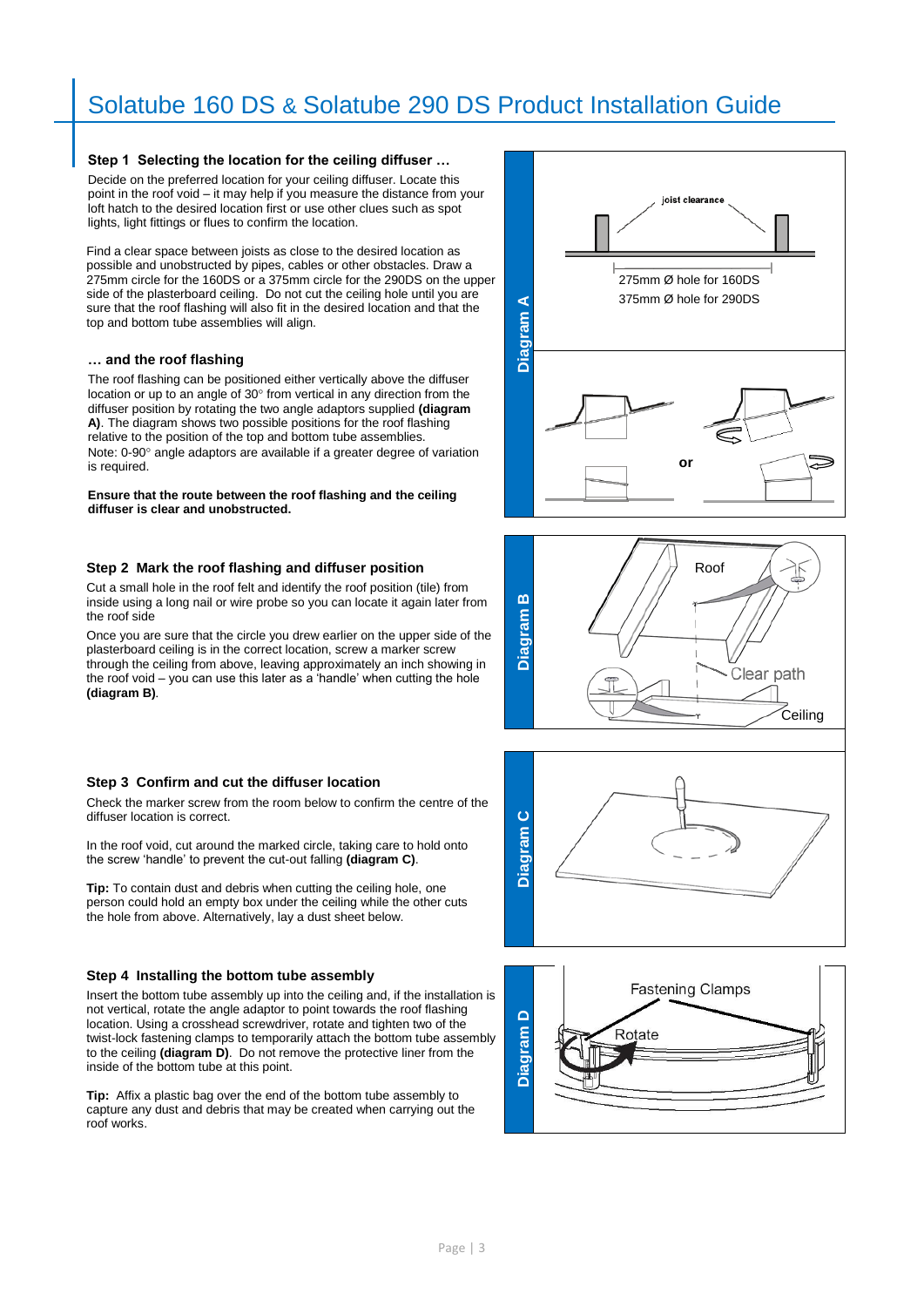#### **Step 5 Installing the roof flashing**

The roof flashing is supplied according to the roof type/flashing you specified on your order. To complete this step, please refer to the separate roof flashing installation guide supplied with the flashing

#### **Step 6 Aligning the top tube assembly**

Insert the top tube assembly into the roof flashing from the outside.

If necessary, rotate the angle adaptor so that the top tube assembly points towards the bottom tube assembly in the ceiling. The lengths "L1" and "L2" **(diagram E)** should be equal to ensure alignment.

Note: For flat roof/vaulted ceiling applications where no extension tubes are required, the bottom tube assembly will be fitted up inside the top tube assembly.

#### **Step 7 Installing the top tube assembly**

Remove the top tube assembly from the roof flashing. Tape the angle adaptor joint and tube seams of the top tube assembly with the foil tape provided **(diagram F)**, smoothing the tape with tape backing material to ensure the tape is well adhered.

Remove the protective lining film from the inside of the tube and insert the top tube assembly into the roof flashing, aligning it again in the direction of the bottom tube assembly. Securely fasten the dome ring of the top tube assembly to the flashing using the dome screws provided.

#### **Step 8 LightTracker™ reflector (if used)**

*The LightTracker reflector should be used only for steep, north-facing roofs or wall mounted applications; it is not required for flat roofs or south, east or west roof aspects.*

For steep, north-facing roofs, position the LightTracker dome reflector in the north side of the dome, with the reflective side facing due south. For wall-mounted applications the LightTracker should be placed at the bottom of the dome facing skywards.

To fix the LightTracker in place, align the holes in the reflector with the tabs inside the dome and snap into place. Peel the protective film from the reflector **(diagram G).**

#### **Step 9 Installing the roof dome**

Align the four tabs on the dome base with the click locks on the dome ring and press down firmly to click into place. Check to make sure that all four locks are fully engaged **(diagram H).**









#### **Step 10 Connecting the top & bottom tube assemblies**

For short installations with no extension tubes proceed to **Step 12**.

#### For longer installations with extension tubes continue with **Step 11**.

RUB SMOOTH ALL TAPED SEAMS WITH TAPE BACKING MATERIAL TO ENSURE THE TAPE IS WELL ADHERED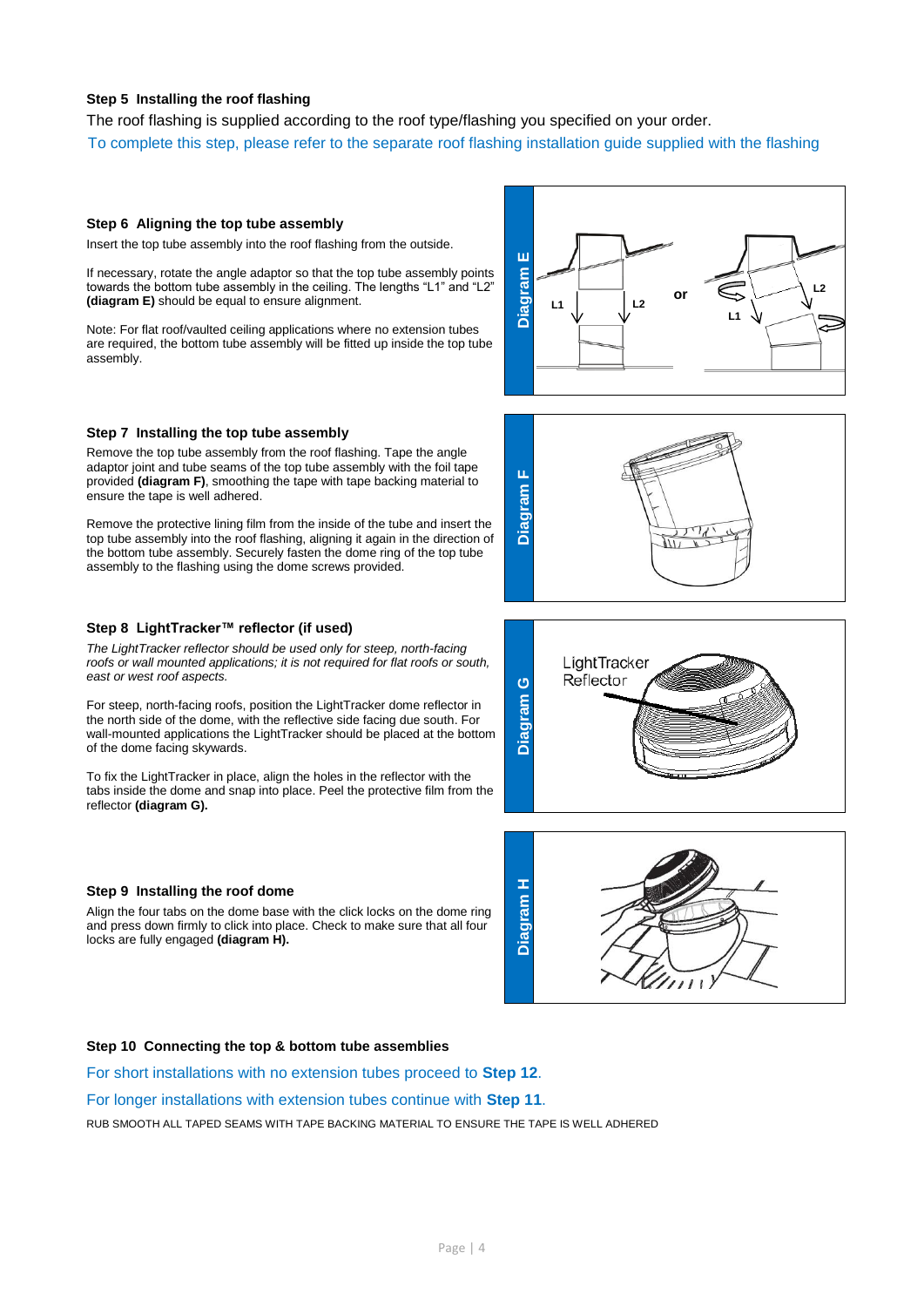#### **Step 11 Assembling extension tubes**

Remove the protective liner from the extension tube(s) before assembly. Extension tubes have deep and shallow notches at each end so that they may be formed into slightly tapered tubes. Weave one end of the tube through a deep notch, the other end through a shallow notch, ensuring the tube is also held in the centre notch **(diagram I)**.

Tape the tube seam with a short piece of foil tape at either end to hold the joints temporarily in position. The smaller diameter tube end (deep notch) should always point towards the bottom tube assembly. Assemble all the required extension tubes, telescoping them together to provide the total length of tube required. Note the joint overlap indication lines (50mm overlap). At this stage, use small pieces of foil tape to hold the tubes together.

Check that the assembled tube length is correct by holding the extension tube(s) alongside the top and bottom tube assemblies. Adjust the tube length as necessary. For very long or angled tube lengths, self-tapping screws are provided to fasten the extension tubes together. Tape all tube joints and seams securely, smoothing the tape to create a good, firm seal.

#### **Step 12 Applying the expansion joint seal**

For short installations with no extension tubes the expansion joint seal is applied 25mm from the top edge of the bottom tube assembly.

For installations using extension tubes, the expansion joint seal is applied 25mm from the top edge of the uppermost extension tube.

The expansion joint seal should be applied to the outside diameter of the tube: remove the backing strip from the expansion joint seal and adhere it 25mm from the top edge of the tube. The seal should wrap twice around the tube, not overlapping but butting up closely (**diagram J**).

#### **Step 13 Installing the bottom tube assembly**

If any angle adjustment is required to the bottom tube assembly to align it with the top tube assembly this should be done now; use a crosshead screwdriver to loosen the twist-lock fastening clamps. Remove the assembly from the ceiling, and rotate the angle adaptor if necessary to ensure alignment with the top tube assembly and reposition it back into the ceiling.

#### **If extension tubes are being used please go to Step 14**.

**If no extension tubes are being used**, tape the seams and re-insert the bottom tube assembly, sliding it up into the top tube assembly and then lock all four twist-lock fastening clamps into the ceiling **(diagram K)**.

Note: If the ceiling clamps cannot be engaged owing to the thickness of the ceiling or because of proximity to joists, the bottom tube assembly can be secured with the screws provided into the ceiling/joists through screw position indicators in the ceiling flange.

Do not over tighten the bottom tube assembly to the ceiling as this may prevent fitting of the diffuser.

Remove the protective film from the inside of the bottom tube assembly.

#### **Step 14 Installing extension tubes**

**For installations with extension tubes**, remove the protective film from the inside of the bottom tube assembly and all other tubing if not already done so. Tape the seams and re-insert the bottom tube assembly and then lock all twist-lock fastening clamps into the ceiling.

Insert the extension tube with the expansion joint seal **(a)** up into the top tube assembly. Then insert the other end **(b)** into the bottom tube assembly **(diagram L)**. Ensure there is a minimum 50mm overlap at either end. Tape all joints together and use self tapping screws for additional rigidity if necessary.

RUB SMOOTH ALL TAPED SEAMS WITH TAPE BACKING MATERIAL TO ENSURE THE TAPE IS WELL ADHERED